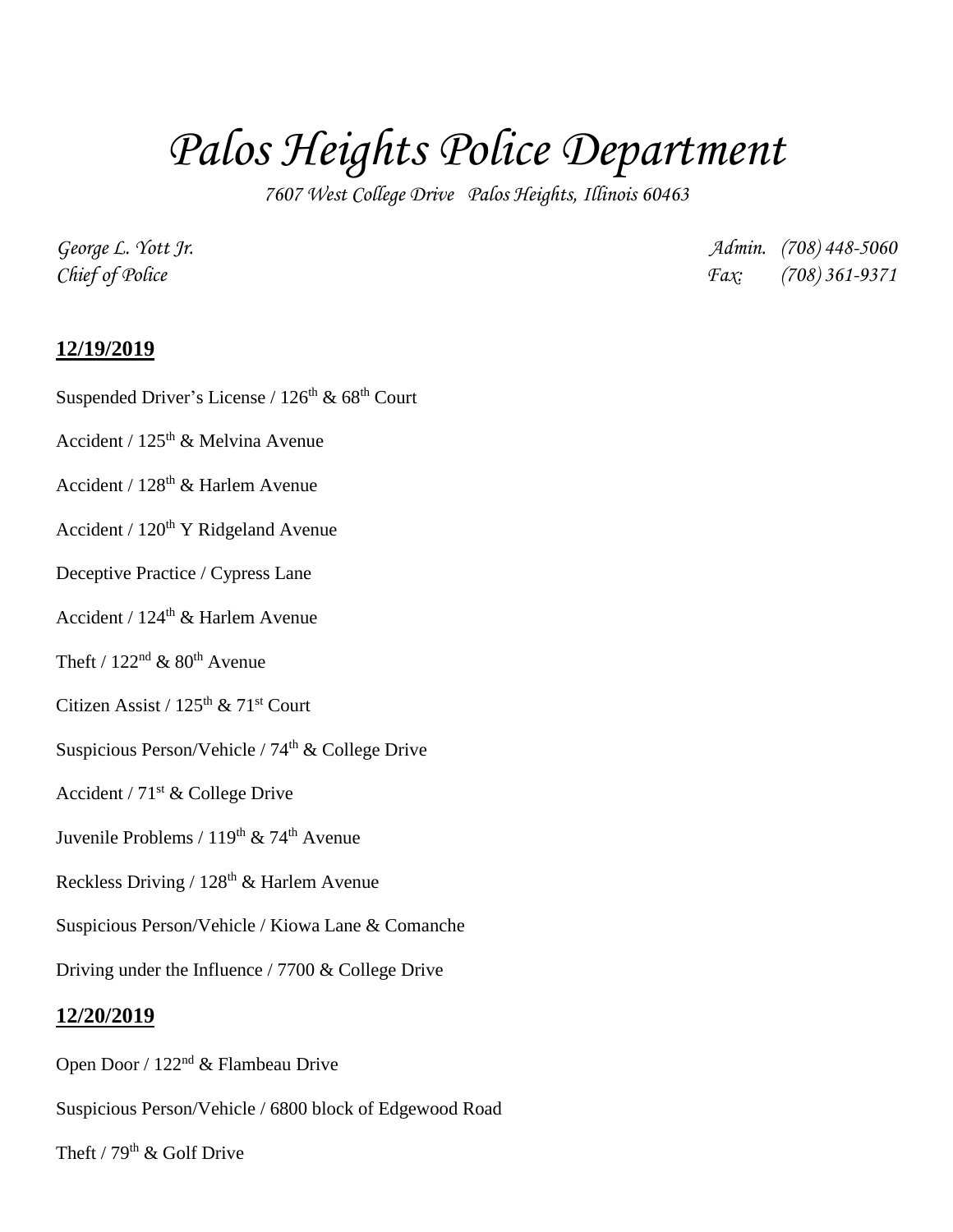Deceptive Practice / 133rd & Forest Ridge Drive

Traffic Altercation / 122nd & Harlem Avenue

Citizen Assist / 7100 block of 127<sup>th</sup> Street

Lockout / 128<sup>th</sup> & Harlem Avenue

Accident /  $127<sup>th</sup>$  & Harlem Avenue

Accident /  $69<sup>th</sup>$  & College Drive

Lockout / 123rd & Harlem Avenue

Accident /  $72<sup>nd</sup>$  & College Drive

Disturbance / 7300 block of Kiowa Lane

Accident / Harlem Avenue & College Drive

Fight / 123rd & Harlem Avenue

### **12/21/2019**

Juvenile Problem(s) /  $76<sup>th</sup>$  Avenue & 124<sup>th</sup> Street

Suspicious Person/Vehicle /  $123<sup>rd</sup>$  &  $76<sup>th</sup>$  Avenue

Disturbance / 6400 block of 127<sup>th</sup> Street

Open Door / 7300 block of 127<sup>th</sup> Street

Open Door / 129<sup>th</sup> & Forestview Road

Lockout / 7300 block of Pottawatomi Drive

Suspicious Person/Vehicle / Harlem Avenue & College Drive

Juvenile Problem(s) /  $76<sup>th</sup>$  Avenue & 123<sup>rd</sup> Street

Suspicious Person/Vehicle / 6800 block of Park Drive

Motorist Assist /  $63<sup>rd</sup>$  & College Drive

Suspicious Person/Vehicle / Westgate Drive & Park Lane

Juvenile Problem(s) /  $123<sup>rd</sup>$  & 76<sup>th</sup> Avenue

Criminal Damage to Property /  $129<sup>th</sup>$  & Sycamore Lane

Suspicious Person/Vehicle /  $129<sup>th</sup>$  &  $71<sup>st</sup>$  Court